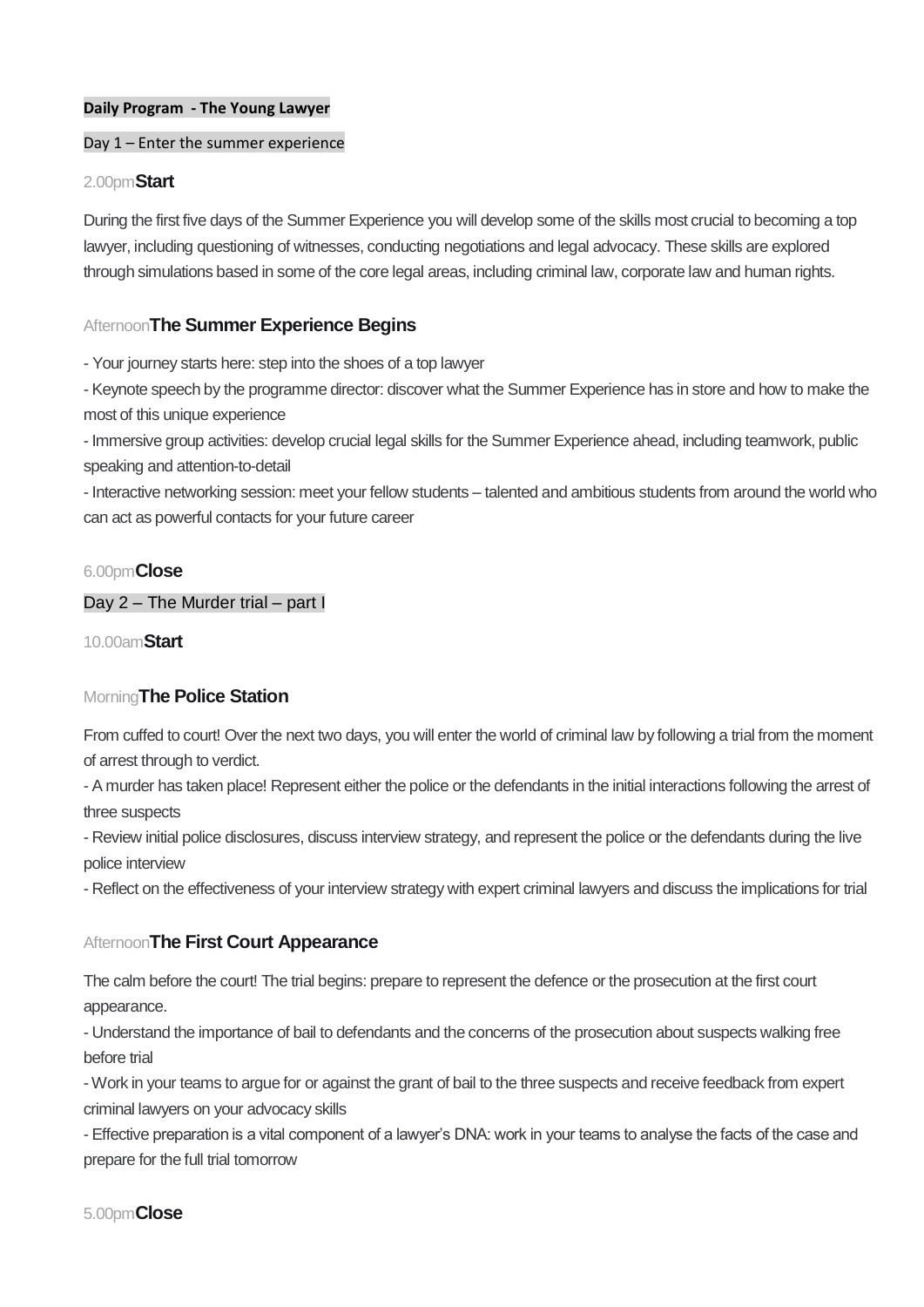## Day 2 – The Murder trial – Part II

### 10.00am**Start**

### Morning**The Trial**

Work in your team to conduct the trial from start to finish.

- Develop your public speaking by making closing and opening court speeches and receiving live feedback from experts

- Witness questioning! Prove your case by examining-in-chief your own witnesses while cross-examining opponent witnesses

- Become the jury: the fates of the three defendants are in your hands!

### Afternoon**Career Coaching: How to Become a Top Lawyer**

- Your path to success: understanding the key decisions ahead and how to maximise your chances of success
- Subject choices at A-level/IB/university and more
- Securing work experience, designing impactful CVs/resumes and powerful interview techniques
- Coaching from experienced lawyers on what you can do now to stand out in the future

### 5.00pm**Close**

### Day 4 – Corporate Law

#### 10.00am**Start**

Step into the shoes of a corporate lawyer on the top floor of an iconic London skyscraper and gain the fundamental skills needed to thrive in this career path.

## Morning**Corporate Law Session in the City of London**

- Develop your teamwork and negotiation skills in our exciting simulation 'from field to fest', where you'll be working in teams to transform a plot of land into a music festival

- Strategise and negotiate to secure the best possible venue and headliner for your festival
- Receive live feedback from expert corporate lawyers on your negotiation approach

### Afternoon**Merger & Acquisition**

- Enter a mergers and acquisition negotiation between the festival team and an events company looking to acquire it
- Face off against other students: demonstrate your newfound negotiation skills against another group of students
- Get your client the best possible outcome by implementing the feedback and learning of the morning session

### 5.00pm**Close**

### Day 5 – Family law

### 10.00am**Start**

This day is focused on family law and the conduct of lawyers when handling clients with distressing and complicated legal issues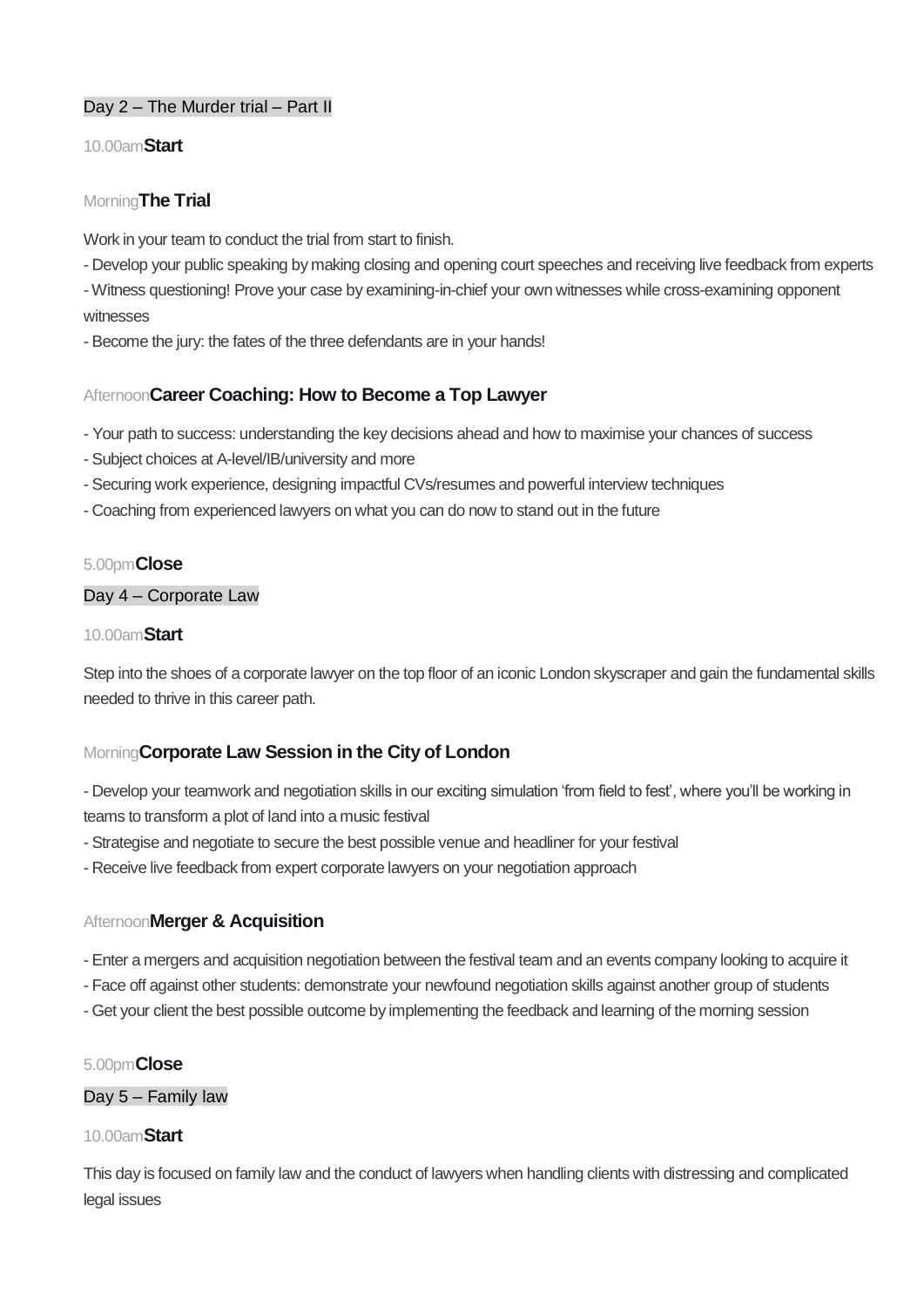# Morning**Family Law: Client Handling Masterclass**

- Receive key coaching on client handling: learn how to effectively advise and support clients, whilst also drawing appropriate boundaries

- Work in teams to analyse the facts of a case and determine the correct legal advice to be given to your client

- Conduct effective client conferences by providing accurate advice, taking instructions, and managing clients with difficult and distressing circumstances

# Afternoon**Tackling Expert & Forensic Evidence**

- Serve as the family lawyer representing the clients at trial and tackle the expert and forensic evidence presented against your client's case

- Work in teams to read expert witness statements and identify the significance of expert evidence

- Examine-in-chief and cross-examine expert witnesses in order to strengthen your own case or undermine your opponent's case

- Receive live feedback from expert lawyers on your performance

## 5.00pm**Close**

### Day 6 – Human rights and activism

### 10.00am**Start**

Reflect on the role of human rights and activism within law with an organisation using the law to advocate for genuine change

# Morning**The Legal Activist: Experience with a Human Rights Charity**

- Meet people from a world-renowned NGO, fighting to protect human rights around the world

- Changing lives: discover the ways in which law can be used to address and tackle societal issues and concerns

- Work in teams to identify an issue, come up with a solution, and prepare a campaign to advocate for social and legal change

- Maximise your chances of securing genuine change by coming up with a multi-pronged approach to your campaign, incorporating legal as well as social strategies

## Afternoon**Showtime: Campaign Lift-off!**

- Own the platform! Run your campaign by implementing the strategies you discussed in your group during the morning session

- Demonstrate the legal skills of flexible thinking and responding under pressure by dealing with obstacles and unexpected outcomes in the moment

- Build momentum by presenting your campaign to key stakeholders and interest groups and gaining public support

## 5.00pm**Close**

## Day 7 – Law and Politics : Legislation

10.00am**Start**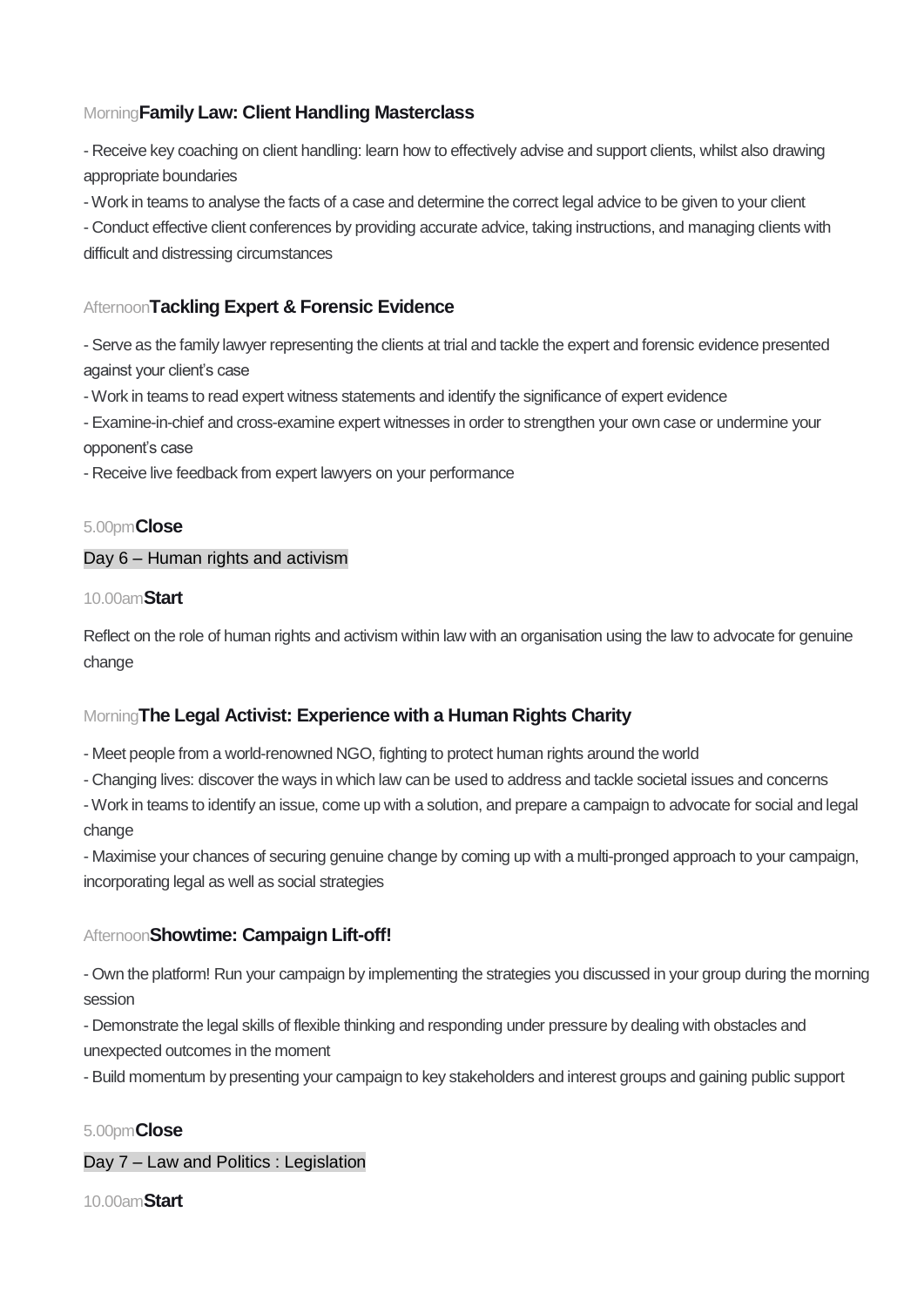Welcome to constitutional law: analyse and understand the fusion – and separation – of powers within the UK's political and legal system.

# Morning**Constitutional Law: An Origin Story**

- Discover the ways in which laws are made by stepping into the shoes of legislators and policymakers
- Work in teams to create a ground-breaking piece of legislation that will send shockwaves through the country
- Reflect on benefits and dangers of the mechanism by which laws are created and enforced

### Afternoon**Visit The Houses of Parliament: Where Laws are Made**

- Visit the epicentre of UK legislative and political power – the Houses of Parliament – and debate the draft bill during a live simulation with industry experts

- Use your legal knowledge to tackle challenging questions and guide the passage of the bill through the tricky parliamentary process

- Stand your ground! Use the advocacy skills developed earlier on in the Summer Experience to ensure the bill becomes a piece of statute law

- Receive live feedback from industry experts on your performance and strategy

### 5.00pm**Close**

### Day 8 – Enter the Supreme Court

#### 10.00am**Start**

Today you will enter the highest court in England, where some of the most famous judgments in modern jurisprudence are handed down, and work with barristers to develop your legal advocacy skills.

### Morning**Become The Advocate**

- Visit the Supreme Court and receive coaching by expert barristers on how to become a powerful public speaker – one of the most sought-after skills amongst successful professionals

- Hone your skills in finding the crucial arguments; creating a powerful energy and aura; physical presence and body language; selecting key words for emphasis; perfecting and varying your intonation

- Work in teams to conduct legal analysis on a complex case that has been appealed all the way up to the Supreme Court

- Allocate roles and prepare to make your case in front of experienced advocates

## Afternoon**Become the Advocate: Feedback**

- Deliver your legal submissions in a team, putting into practice all of the advocacy coaching you received in the morning

- Receive live feedback from expert advocates on your performance
- Network with barristers who have seen some of the UK's most high profile cases

5.00pm**Close**

Day 9 – Public Law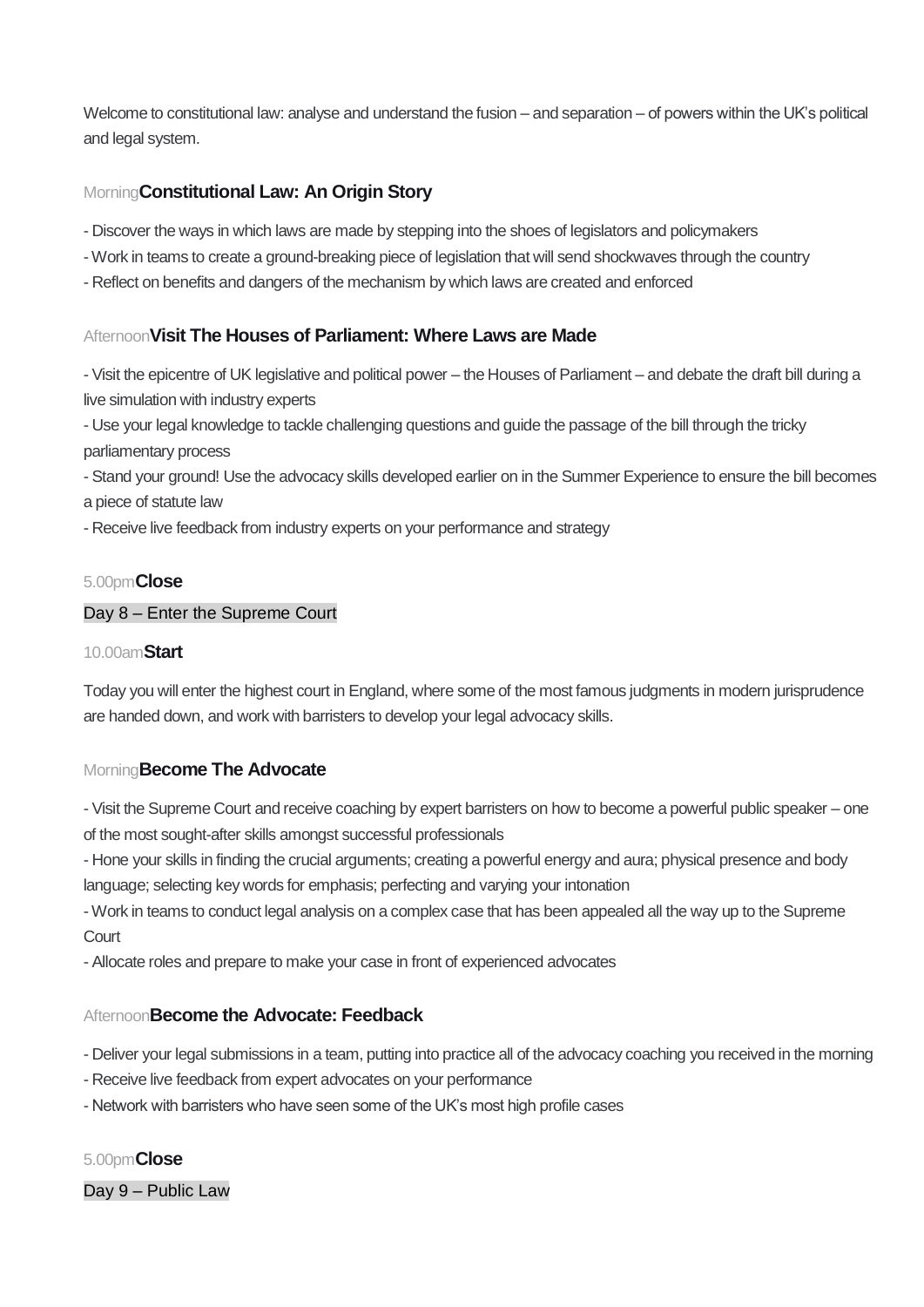### 10.00am**Start**

A day focusing on extremely varied Public Law and it's importance in protecting the public

## Morning**What is Public Law?**

- Meet Public Law experts and learn about the ways in which Public law touches in all areas of our day to day life.

- Work in teams to defend the public or to represent the government as you face off to defend your client in a high-stakes medical negligance case

- Consider the ethical and practical implications of public law

### Afternoon**Judicial Review**

- Learn about public law issues spanning from intellectual property to the right to protest!
- Discuss whether public laws are being upheld throughout all levels of government
- Something needs to change! Step into the shoes of the public lawyer and work in teams to conduct legal analysis on a complex public case to defend the greater good

- Take on industry professionals in a moral debate on hot-topic public law issues and receive live feedback

## 5.00pm**Close**

### Day 10 – International and conflict law

### 10.00am**Start**

Turn your focus to international law as you work in groups to represent different nations in an international treaty negotiation

## Morning**Treaty Negotiation**

- Learn about your nation's particular situation and consider the ways in which compromise may be achieved between different nations

- Work in groups to come up with the best-case scenario for your clients in this conflict

- Negotiate and fight for treaty terms most favourable to your client, covering key areas such as: human rights protection, education and international trade

# Afternoon**Private Networking Event in The Heart of Legal London**

- Take part in a private networking session with top human rights and international lawyers
- Put your newfound knowledge to the test
- Have your burning questions answered by those in the know
- Receive valuable advice from experts in the field

### 5.00pm**Close**

## Day 11- Careermax

10.30am**Start**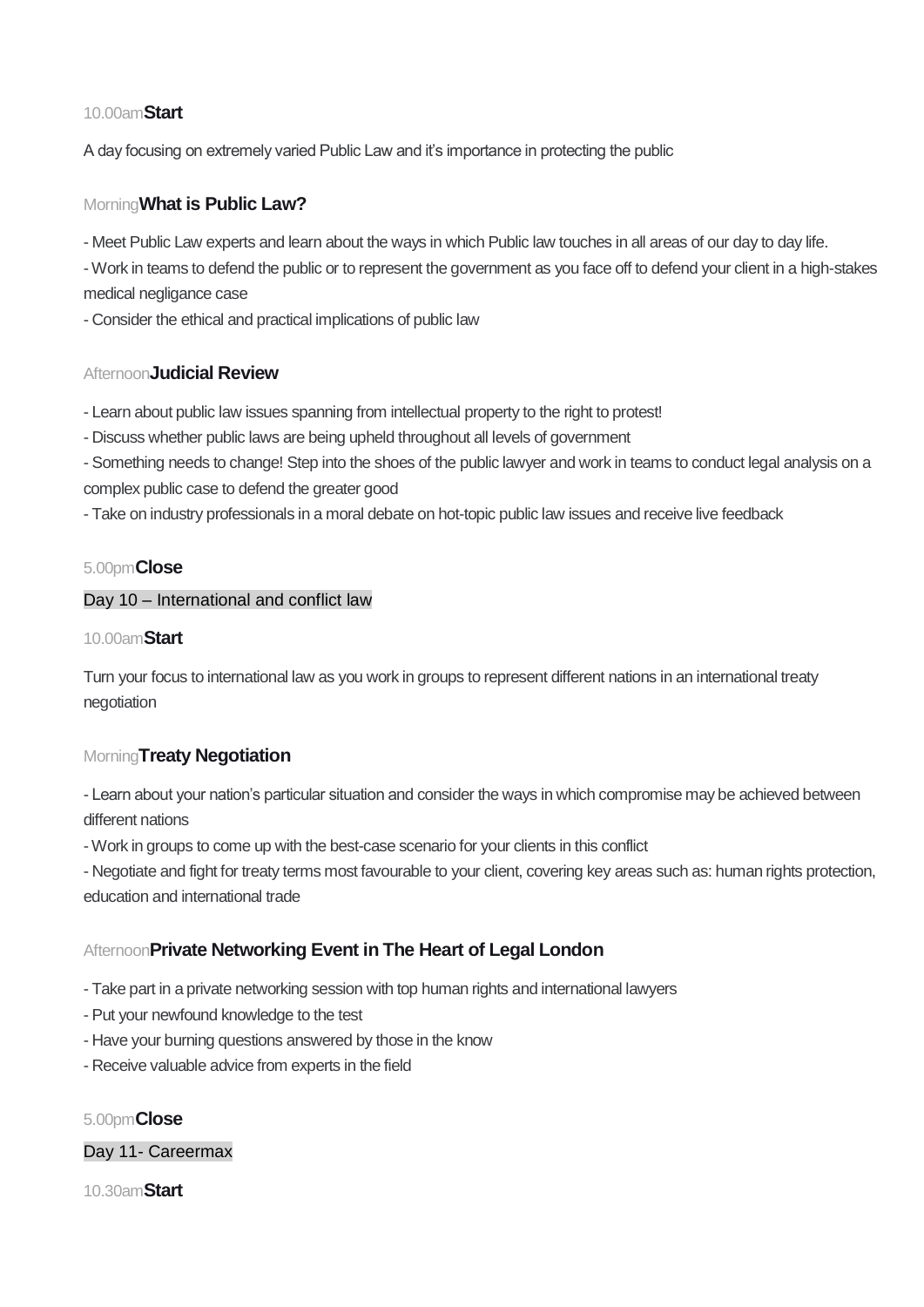Over the next five days, you will receive personalised coaching on how to succeed in each of the major milestones on the road to landing your dream job: i) securing a place at a top-tier university ii) excelling in your studies iii) mastering every aspect of the recruitment process and procuring a top job in law post-university. In addition, you will receive inspirational coaching on key employability skills from high-profile figures including politicians and Olympic athletes.

# Morning**Enter CareerMax**

Your future starts now: discover the essential skills needed to thrive in law

- Personal development plan: work with a careers expert in small focus groups to plan the next steps in your journey

- 'Big results require big ambitions': hear from a world-class Olympic athlete on the importance of being a self-starting, ambitious individual in today's increasingly competitive climate

- 'The art of communication is the language of leadership': hear from a high-ranking politician on how best to improve your communication skills and captivate a large audience

## Afternoon**University Applications**

You're in your final year of school and it is time to start thinking about what comes next.

- Inside UCAS: an interactive session with a university admissions expert, with guidance on how to ace your applications and bag your first-choice university

- University and degree choices: making the right decisions to maximise your career potential
- Eye-catching extracurriculars: using extracurricular activities to boost your application
- Personal statement workshop: expert coaching on the art of personal statement writing
- Interview training: a masterclass with admissions tutors from top UK universities

- You become the admissions officer: step into the shoes of a university admissions tutor; review a collection of personal statements and interview prospective students for a place at a world-renowned university

## 5.00pm**Close**

## Day 12 – Enter the University of Oxford

## 10.30am**Start**

Congratulations! You have been accepted into your first-choice university – it's time to start preparing.

# Morning**Welcome to University!**

- University tour: private tour of the University of Oxford led by students, who will guide you through the abundant opportunities available to you there

- Academic lecture: meet academics from the Department of Law and experience a university-style lecture
- Meet the university team: attend an exclusive networking lunch with students and academics

## Afternoon**Step into the Shoes of a Student**

- The academic seminar: discuss the contents of the morning lecture in a seminar group led by an academic, reflect on the topics raised with likeminded individuals and begin to generate your initial hypotheses

- The research project: work effectively as part of a team to research and plan for a knock-out group presentation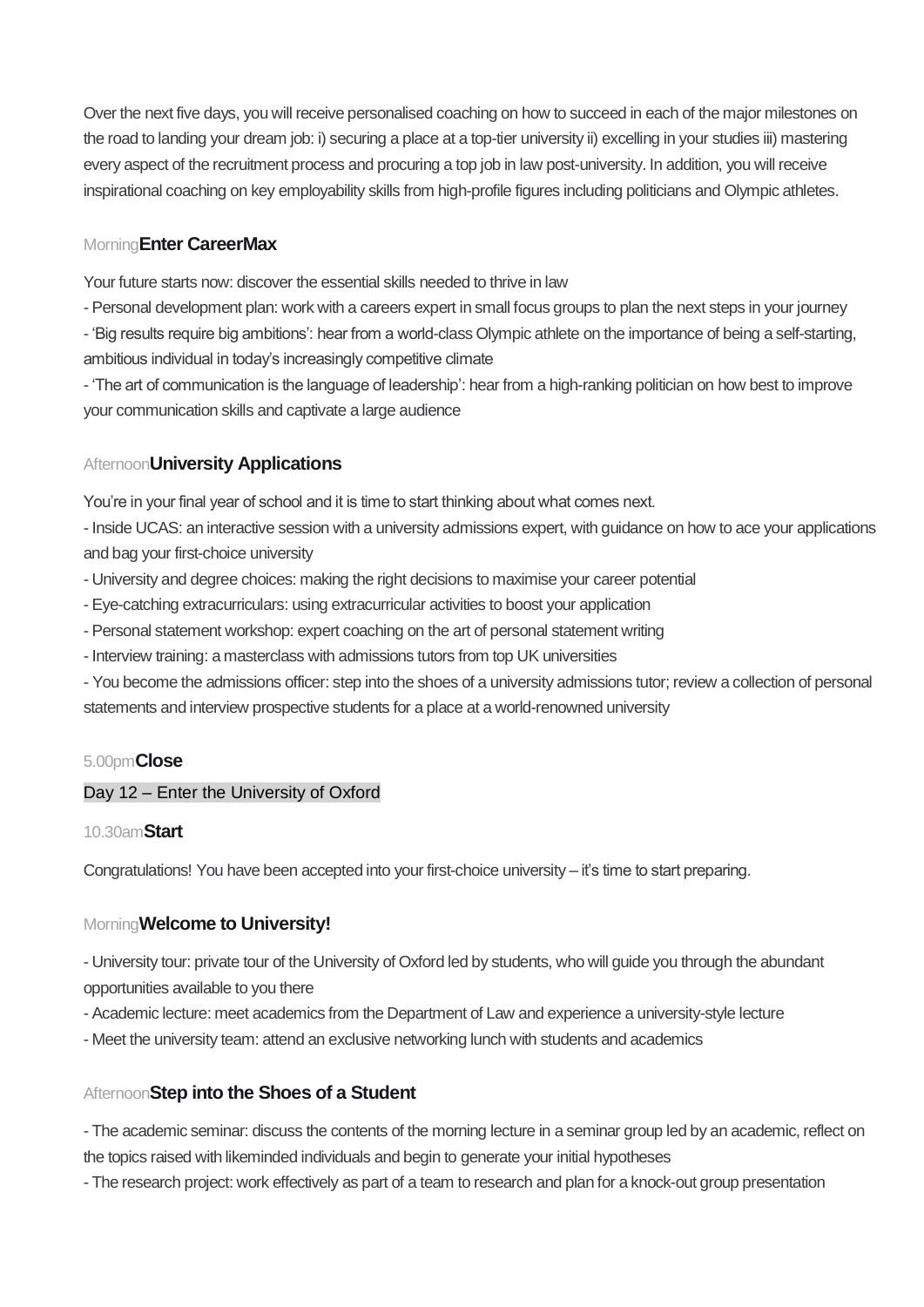- The group presentation: present your team's finding to your peers and academics
- The feedback: receive feedback on your presentation and reflect on your team's performance

### 5.00pm**Close**

#### Day 13 – Graduate Recruitment: applications and interviews

#### 10.30am**Start**

You're in your final year of study and it is time to start thinking about life after university

### Morning**Graduate Applications: Pupillages & Training Contracts**

- Standout work experience: learn the importance of securing relevant work experience and the impetus it can add to your graduate job applications

- Killer CVs: crack the code to the perfect CV with industry recruitment experts and receive advice from members of law firms and chambers about what they are looking for in applications

- You become the recruitment panel: step into the shoes of a senior lawyer working at top law chambers as you screen a set of graduate CVs and select which candidates you would like to interview

## Afternoon**Graduate Interviews: Pupillages & Training Contracts**

The graduate recruiter was impressed by your knockout CV and you have now been invited to interview for the role.

- Interview workshop: receive bespoke public speaking training on how best to articulate yourself during high-pressure, professional situations such as interviews and presentations

- You become the interviewer: interview candidates for a training contract or pupillage alongside senior members of the firm or chambers and put them through their paces with a series of challenging scenario-based questions

- Reflection: return to your focus groups and review the goals you set for InvestIN's CareerMax week. What have you achieved so far? What would you like to work on over the final two days? What questions do you need answering?

### 5.00pm**Close**

#### Day 14 – Graduate recruitment : assessment centres

#### 10.30am**Start**

Congratulations! You have nailed the initial interview for a training contract and are among the top-ranked candidates invited to the final stage assessment centre.

### Morning**Enter the Assessment Centre**

- Graduate assessments: discover the different types of activities you will be faced with during an assessment centre and the core competencies that recruiters are looking for

- Psychometric tests: experience a series of psychometric tests that will gauge your suitability for your dream role and receive feedback on your performance

- In tray exercise: tackle a series of challenging in tray exercises and impress your prospective employer with your calm and organised approach to work